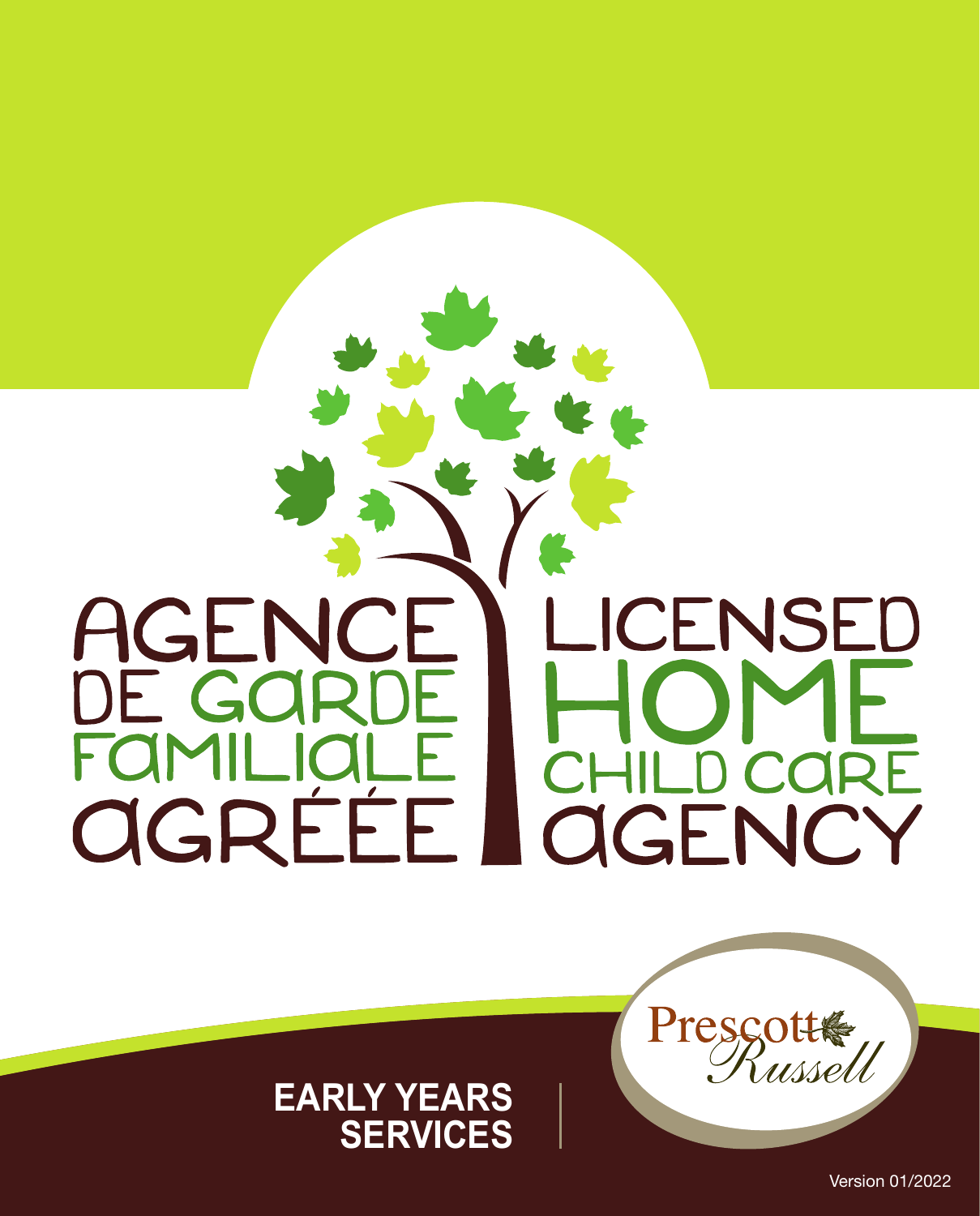#### Dear Parent(s),

It is with great pleasure that we welcome you and your child(ren) to our Child Care Services Network.

We realize that you are leaving what is most precious to you in our care, and that is why we do our best to offer an environment similar to your home surroundings with the added bonus of other children of the same age.

In a safe, stimulating and warm environment and using various activities, a devoted and responsible adult will care for and enrich your child's development. Different activities will be provided to enhance your child's physical, social, emotional, and intellectual growth.

On behalf of the Child Care Agency and myself, we would like to welcome you and hope that your stay with us will be rewarding for your child.

Danika Joly

Supervisor, Early Years Services

To contact the Early Years Services, please dial **1-866-764-3434** between 8:00 a.m. to 12:00 p.m. and 1:00 p.m. to 4:00 p.m.

**876 James Street Hawkesbury ON K6A 2W8 Email: ServicesALaPetiteEnfance@prescott-russell.on.ca Website: www.prescott-russell.on.ca**

 $rac{\bullet}{\geqslant}$ 

#### **PROGRAM STATEMENT** ABOUT US

The Prescott and Russell Licensed Home Child Care Agency is a municipal service that works collaboratively with self-employed individuals to provide care and early learning in their own private residences. The Agency has been in operation for over 25 years and is licensed by the Ministry of Education. There are Home Child Care locations throughout the United Counties of Prescott and Russell.

Home Child Care Providers, called Providers and Educators, look after a small group of children in their own homes, providing a service which is able to meet the needs of each individual child and their family. Each licensed Home Child Care can accommodate up to six children from infants to 12 years of age.

The Home Child Care Agency has a strong commitment to children, families, and the community.

We support Home Child Care Providers and their programs by offering:

- emergent and Reflective Practice discussions;
- ongoing professional development;
- access to materials and equipment;
- administrative support.

We support children and families by:

- carefully screening and supporting Home Child Care Providers;
- offering ongoing support during the selection process and while children are in care;
- ensuring a health assessment and a criminal vulnerable sector reference check is completed for all adults in the home;
- requiring and supporting all Home Child Care Providers to hold a current First Aid Level C (AED) Certificate;
- conducting monthly visits and quarterly unannounced home safety inspections;
- providing equipment, resources, and materials to ensure children's safety and encourage early learning and exploration.

LICENSED HOME CHILD CARES ARE UNIQUE, SAFE, CARING, AND STIMULATING PLACES TO LEARN THAT ENCOURAGE CURIOSITY, CREATIVITY, EXPLORATION, AND INVESTIGATION IN THE CONTEXT OF RELATIONSHIPS.

#### **OUR VISION**

High-quality Home Child Care is possible when we work together in deep commitment to children.

#### **OUR MISSION**

The Prescott and Russell Licensed Home Child Care Agency aims to provide a safe, nurturing, and responsive Home Child Care environment for children by supporting Providers and working in partnership with families.

#### **OUR GOALS**

Over the next few years, our goals will be the following:

- to promote high quality, age-appropriate, play-based learning experiences for children in Home Child Care residences affiliated with the Agency;
- that practices in the homes reflect the vision and principles described in the Program Statement (children, families, Providers, and community context may affect how a particular program looks and feels);
- to explore each Home Child Care's current approach and guide it toward an emergent approach;
- to offer an infant/toddler program based on knowledge of very early development, focused on relationships, safety, and wellbeing, each element of which is rooted in daily routines and experiences;
- to focus on the healthy development of the whole child – social, emotional, physical, cognitive, and language development;
- to keep moving forward in increasing the quality of our practice, one step at a time.

#### **OUR PHILOSOPHY**

The Prescott and Russell Licensed Home Child Care Agency's program is consistent with the Ministry of Education's policies, pedagogy, and curriculum. Some of the Ministry documents we reference in our program include the following:

- *How Does Learning Happen?* Ontario's Pedagogy for the Early Years;
- Ontario Early Years Framework;
- Ontario Early Learning Framework;
- Think, Feel, Act: Lessons from Research About Young Children;
- Early Learning for Every Child Today.

The Agency's philosophy also upholds the Ministry of Education's four foundational conditions that ensure optimal learning and healthy development: Belonging, Well-Being, Engagement, and Expression.

Our philosophy is based on values and principles that affect the program offered to children and families. Providers share in the values and beliefs of our Agency and understand the importance of building strong relationships with both children and families.

The following principles, based on research and practice, serve to promote continuous improvement in quality learning experiences. They are interconnected – they depend on and relate to each other. Also, they require our engagement and are based on the goal of achieving the best outcomes for children.

#### **OUR PRINCIPLES**

Principles that guide our work

Children are capable, curious, competent, and learn through meaningful learning experiences and practices that engage them fully. We consider the How Does Learning Happen? document in everything that happens during the day, and we believe that every moment is an opportunity to build relationships, which in turn produces the necessary conditions for children's learning.

2  $\vert$  3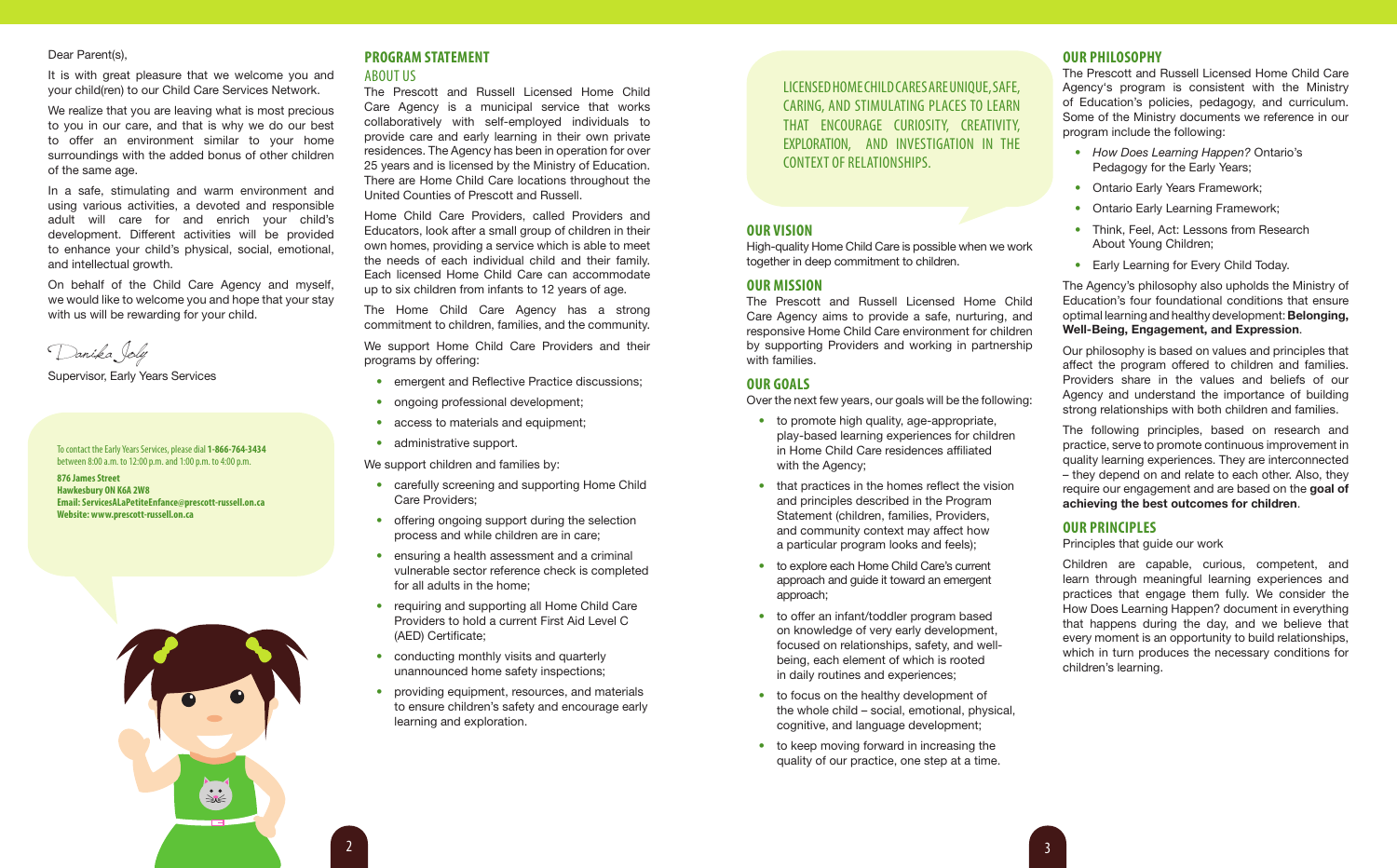We reflect on the following beliefs when making decisions that affect children and their families:

#### IMAGE OF THE CHILD

Children are capable, competent, knowledgeable, resourceful, curious, imaginative, and inventive. They are born with a need to interact and communicate with others and to construct their own learning.

#### RELATIONSHIPS

According to *How Does Learning Happen?,* fostering good relationships with children and their families is the single most important priority for Educators.

Relationships are the foundation of all that we do. Through our interactions, we create a sense of belonging and acceptance where every individual (child, parent, Educator) experiences a feeling of being valued by others. Caring, mindful, and resourceful interactions are essential to providing learning environments that are inclusive and respectful.

#### LEARNING THROUGH PLAY

Play to a child IS learning. Early childhood experts know that children learn best through free play and discovery.

Play allows children to use their creativity while developing their imagination, dexterity, and physical, cognitive, and emotional strength. It is through play that children at a very early age engage and interact in the world around them.

In Home Child Care settings, the educational program and practice is built upon knowledge of each individual child, their interests and unique qualities. Providers observe and listen closely to children and families to gain an understanding of current interests and abilities of the children. They use an emergent, play-based curriculum. The children have uninterrupted periods of play, free choice, as well as Provider-guided experiences and provocations.

#### ENVIRONMENT AS THE "THIRD EDUCATOR"

The play space environment is seen as the "Third Educator". The indoor and outdoor spaces in the homes are meant to capture all things natural, sensorial, meaningful, and real. As a welcoming place, the home environment encourages encounters, communication, and relationships. In these varied and unique settings, adults and children are invited to discover together the joy of learning.

In Home Child Care settings, there are spaces for children to be on their own or part of a small group. There are spaces for children to:

- run, bounce, balance, dance, jump, climb, and ride a bicycle;
- explore, investigate, and experiment in natural settings (leafy areas, rock gardens, vegetable gardens, open grassy areas);
- free to play outside on rainy days  $-$  we encourage families to bring rain coats and rain boots if they choose);
- smell, taste, touch, and feel the world around them (vegetable gardens, flower beds and potted planter boxes full of colour, and cook vegetables from the garden, natural environment);
- build, invent, and design (access to loose parts within the environment, blocks, and construction materials);
- paint, mould, draw, write, read, and relax (writing area with materials needed for literacy development, real-life literacy experiences through play, art);
- act out, dress up, and dramatize their feelings (dress ups, access to materials and fabric, props, blocks, and construction materials).

#### WELL-BEING: HEALTH, SAFETY, AND NUTRITION

Well-being includes good mental and physical health, feelings of happiness and satisfaction. Well-being is enhanced by other important factors including children's level of involvement, participation and active learning, self-esteem, feelings and emotions.

In Home Child Care settings, relationships that are warm and supportive assist babies to express feelings such as joy, sadness, frustration, and fear, and support strong attachments.

Routines, rituals, and rules, such as hand-washing, toilet training, and tidying up, provide opportunities to learn about health and safety. Children also develop self-reliance and confidence in personal hygiene, care, and safety for themselves and others.

A healthy diet is essential for healthy living. Educators provide many opportunities for children to experience a range of nutritious foods and to learn about food choices. Cooking is seen as part of children's everyday learning experiences, and you will often smell this as you enter the Home Child Care. Providers also accommodate for differing food intolerances, as well as cultural and family beliefs during mealtimes.

Children also gain a basic understanding of the importance of an active lifestyle.

#### SELF REGULATION

Providers create opportunities to enhance a child's independence, confidence, and positive sense of self. They offer opportunities for children to strengthen self-regulation by finding what stresses the child and reducing stressors. They help children become self-aware, helping children to recognize whether they are restless or calm. They determine how to guide the child when he is restless, such as finding a quiet place and help the child recognize what works for him and what to avoid.

IN ORDER TO ATTAIN QUALITY OUTCOMES FOR CHILDREN, THE ABOVE-MENTIONED PRINCIPLES WILL BE INCORPORATED INTO DAILY PRACTICE. THEY WILL GIVE STRUCTURE TO EVERYDAY ACTIVITIES AND GUIDE PROGRAM PLANNING.

These principles are also consistent with the Ministry of Education pedagogy, which includes the following outcomes for children:

- Every child has a sense of **belonging** when he or she is connected to others and contributes to their world;
- Every child is developing a sense of self, health, and well-being;
- Every child is an active and engaged learner who explores the world with body, mind, and senses;
- Every child is a capable communicator who expresses himself or herself in many ways.

#### THE COMMUNITY

Children need multiple settings in which to learn and develop. Childcare homes, families, & communities complement each other and can work together to encourage consistent learning and development for children. Providers will work with members of the community to develop familiarity with their unique characteristics, strengths, and the opportunities each affords for learning. They will build connections with their local community partners (e.g. Early Childhood Professionals, public library, emergency services, health unit, schools, etc.) to support children's learning.

#### **OUR VALUES**

Children are valued for their ability to do meaningful work, their curiosity and knowledge, and their need to play. Each child is a unique individual with differing abilities and deserves the encouragement, time, and space to try new things, explore new ideas, and develop their own unique understanding of the world.

In Home Child Care settings:

- children have the right to PLAY (play should be fun, exciting, hands-on, stimulating, relaxing, comforting, and challenging);
- children have rest periods and quiet periods;
- children learn about friendship and learn how to be a friend through play;
- children have control over the direction of their learning and are given many ways and opportunities to express themselves: through dramatic play, through sand play, through water play, through dough and clay play, through table top play, through construction play, and through creative play;
- children are provided with indoor and outdoor environments that foster curiosity and investigation;
- children are invited to offer their ideas on activities and have access to materials all through the day;
- children are heard and valued, their physical needs are met, and they feel at home;
- children have opportunities to participate in a range of different cooking experiences that give opportunities for them to taste, smell, and feel ingredients.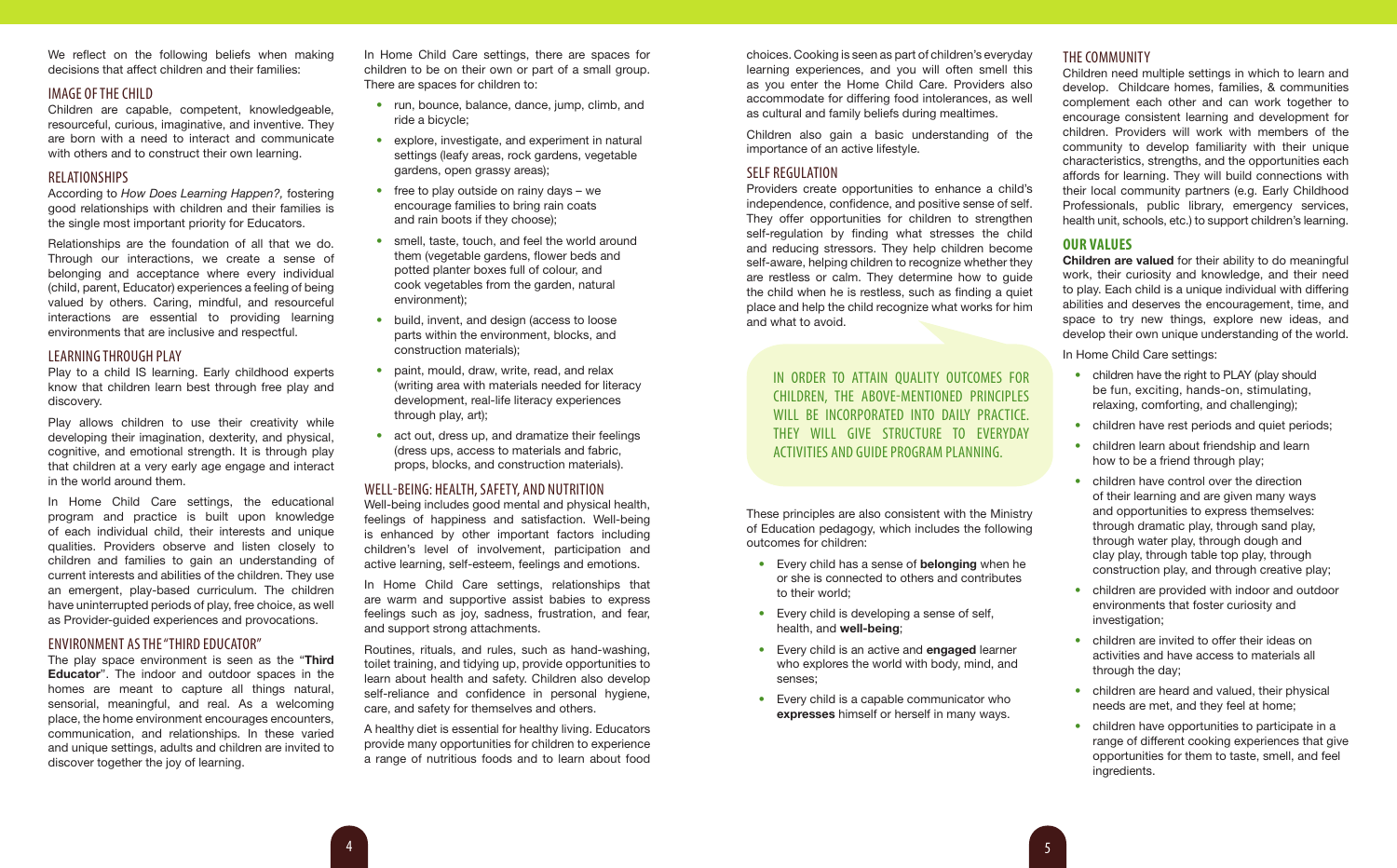Parents and families are valued for their connexions and traditions, their commitment to home, work, and community, and their hopes for their children.

- Parents are viewed as partners, collaborators, and advocates for their children;
- We support and welcome parents' interests and involvement and will offer various opportunities, as follows:
	- Formal and informal meetings to discuss and view happenings that have taken place during their child's experiences at the Home Child Care;
	- Providers will provide parents with examples of "children's images of learning" through work displays and photos;
	- Parent Workshops workshops and lectures for parents and the wider community. Topics will be related to the parents' common interests (reading with children, healthy eating, importance of play, etc.) and will be conducted by a specialist in the area;
	- Parent Handbook relating to the services offered, including the Program Statement;
	- Excursions: Parents and family are welcome and encouraged to join excursions and events – mostly within walking distance.

Providers are appreciated for their knowledge and values, their varied skills, their vision for children, their delight in seeing children learning, and their commitment to families.

Home Child Care Providers are nurturers, guides, and co-learners in children's learning journey. They recognize and value children as individuals and as members within families, cultures, and communities – all of which bring diverse life experiences.

In Home Child Care settings:

- Providers provoke, co-construct, and stimulate thinking and collaboration with the other children;
- Providers plan activities and experiences based on the child's interests and what is meaningful to them at the time;
- Providers listen, observe, and engage in dialogue with children. They document children's work;
- Providers are committed to sharing children's learning with parents and the community;
- Providers attend workshops each year to further their knowledge about Children, their learning, and to be inspired;
- Providers are committed to reflection about their own practices and learning;
- Providers value the importance of good health and nutrition and provide opportunities that foster and support a healthy, active lifestyle.

Our Early Years Services team is appreciated for their engagement in bringing the Ministry of Education's vision of early learning to fruition:

- We believe in sharing our vision and passion for excellence in early childhood education with other professionals relevant to the education of young children;
- We strive to provide continuing education relating to best practices for children;
- We use a team approach collaboration and open communication with children, families, Early Childhood Support Professionals, and the wider community – because it promotes the best outcomes for children's learning;
- We meet on a regular basis to discuss, plan, and reflect on our own work, as well as the work of the children and Providers;

#### **POLICIES AND PROCEDURES**

The Prescott and Russell Home Child Care Licensed Agency offers a quality service that is affordable and accessible to all residents of the United Counties of Prescott and Russell. The Agency offers the support of its team of professionals to the parents and to the providers of home child care services. These caregivers, such as Child Care Professionals and small business owners, must adhere to the standards and regulations of the *Child Care and Early Years Act, 2014*, follow health and security standards, and respect the number and age of children permitted in their home day care.

#### **PROGRAM DEVELOPMENT**

A Home Child Care must provide for a healthy and safe environment while respecting the children's emotional, physical, and intellectual needs. Guiding the development of the child with emphasis on learning through play and age appropriate activities is a cooperative effort between the Provider and the Agency. The program is re-evaluated regularly to reflect changes in the regulation and to incorporate new ideologies on early childhood education. Workshops and training are also organized and offered to caregivers.

#### **INCLUSION SERVICES**

The Prescott and Russell Early Years Services provides an Inclusion service for children who have special needs attending a licensed Home Child Care. Inclusion Counsellors provide an appropriate individualized program and training/treatment plan specifically intended for that particular child.

Children may go into a Home Child Care with unidentified special needs. If concerned with the child's development, the Child Care Advisor will refer the parent to the necessary resources.

### **ADMISSION POLICY**

#### CHILDREN'S AGE GROUP

The Agency accepts children ages six (6) weeks to twelve (12) years old.

#### **HOURS AND DAYS OF OPERATION**

Child care is provided full time and part time for periods not exceeding twenty-four (24) consecutive hours. Hours of care may vary from one home to the other, but the Agency will attempt to meet your needs as to the number of days and hours needed.

To ensure a space in a Home Child Care, the Agency requires a minimum commitment of three (3) days of care per week.

#### **ENROLMENT INQUIRY AND PLACEMENT LIST**

Parents who wish to have their child(ren) enrolled on a placement list must send their application form to the main office. This form must be received at our office before the placement process of your child(ren) can begin. It is the parent's responsibility to inform the Child Care Advisor of all changes after enrolling the child on the placement list.

The Agency shall not charge a fee or collect a deposit from families to place their children on the waiting list. The Child Care Advisors will verbally confirm that the Agency does not charge a fee or collect a deposit when registering a child's name on a waiting list. Places will be allocated according to age groups and ratios. Information about families who are on the waiting list remains confidential at all times. Families can contact the Agency to find out where they are on the waiting list.

#### **MATCH VISIT**

Provider.

Once the application has been received by the Agency, the Child Care Advisor will contact the parent. She will recommend a Home Child Care that meets your needs—close to your home, your workplace, or your child's school. It is your responsibility to arrange introductory visits with Providers to discuss your expectations, your child's habits, and daily routine. Refer to page 9 for recommended questions and elements to observe

during your visit with the Child Care

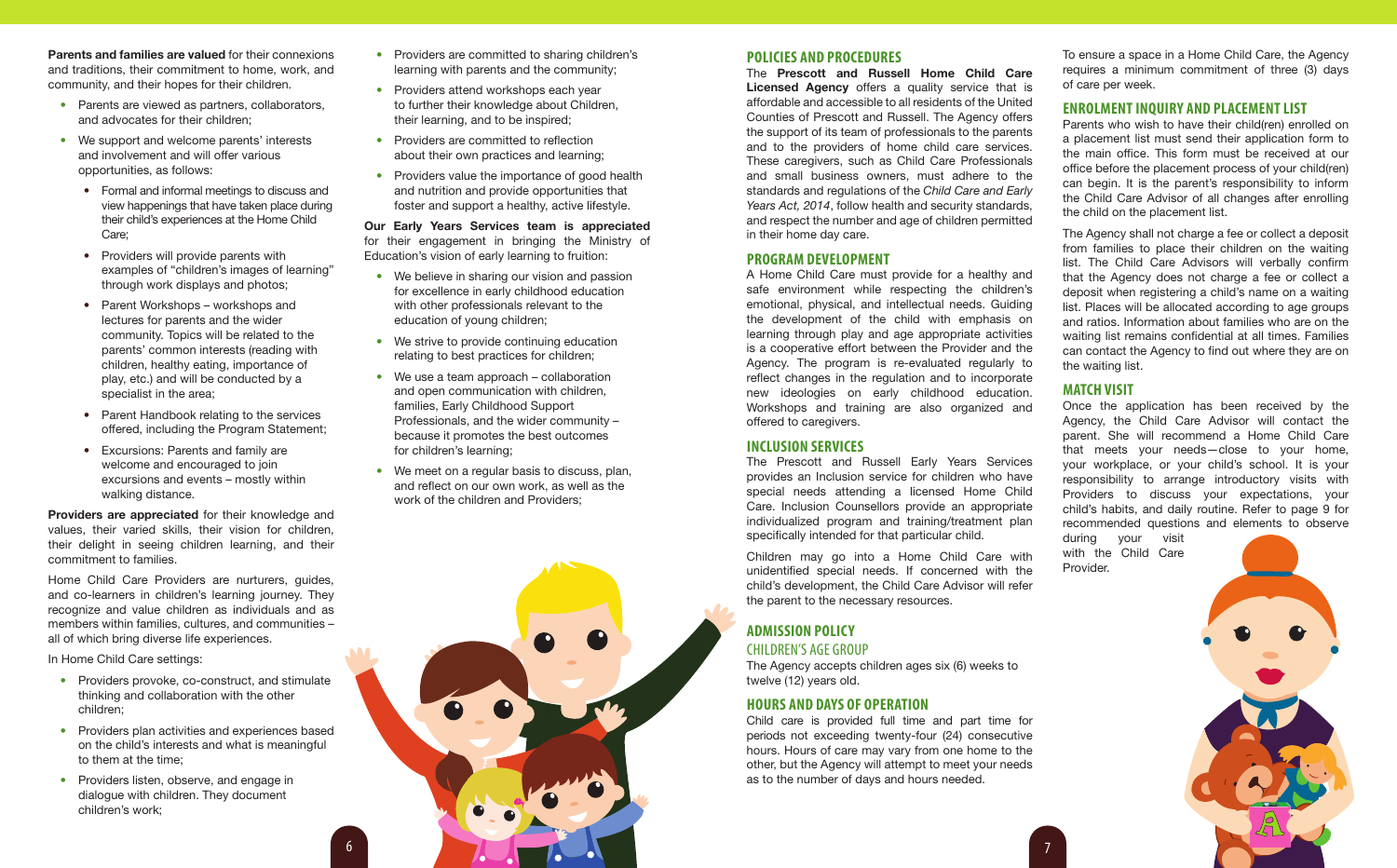#### **CHILD'S ENROLMENT**

Once you have entered into a verbal agreement with the Provider, the Child Care Advisor will meet with you to discuss the Agency's rules and procedures. You must bring along a photocopy of your child's immunization record to this meeting.

The following documents will be signed during your meeting with the Child Care Advisor:

- A written agreement determining the hours of care;
- A consent form for medical emergencies;
- A match-visit form stating the policies, procedures and regulations of the Early Years Services;
- An Eastern Ontario Health Unit form regarding your child's immunization record.

#### • Copy of the policies and proceduresbilling, absenteeism, and fees.

• An agreement between the parent(s), Child Care provider, and the Agency will be signed annually, as required.

Parents are responsible and must notify the Agency of any change pertaining to the child's file (immunization, relocation, home phone number, status).

The Early Years Services must be notified if a child's care is submitted to certain conditions (joint custody, court judgment, foster care, etc.), and a copy of the agreement must be in the child's file. The Provider must also be notified of these conditions.



#### **ITEMS PROVIDED BY THE PARENT**

Children should wear clothing that is comfortable and appropriate for play. You must also provide warm clothing, since the children will play outside everyday, weather permitting.

\* Here is a list of items that your child might need.

**SUMMERTIME** 

- SPRING AND FALL
- Rubber shoes • Swimsuit
- Rubber boots • Towel
- Waterproof • Sun hat/cap • Sunscreen
- pants • Coat
- Insect repellent Two pairs
	- of socks • Warm boots

**WINTERTIME** • Warm coat • Snow pants • Two pairs of mittens

- FOR BABIES AND TODDLERS WEARING DIAPERS FOR CHILDREN 18 MONTHS AND OVER
- Plastic diaper pad (for diaper change)
- Disposable diapers and wipes
- Zinc-based cream (if necessary)
- underwear)
- (if necessary)
- A blanket

#### **POLICY ON ARRIVAL AND PICK-UP TIME** HOURS OF CARE

The hours of care agreed upon by the parent, the Provider, and the Agency must be respected. Any changes to the agreement requires a written notice of at least one week and must be authorized by the provider. Fees will be charged if this time frame is not respected.

Please note that the Provider is not available before or after the hours stated in the agreement. If the need arises that you must arrive earlier or leave later than the stated hours of care, you must call your Provider to ensure that she is available. If you exceed your contract hours, additional fees will be charged.

Parents must sign their child's arrival time and departure time as well.

#### ABSENTEEISM OR LATE ARRIVALS

To ensure your child's safety, we request that you report all absences or late arrivals to your Provider. If your child is absent from the Home Child Care and your Provider has not been informed, she will contact you.

#### PERSONS TO WHOM THE CHILD MAY BE RELEASED

The parent or authorized person must inform the Provider of any change in the arrival and departure time of the their child(ren). The Provider is not responsible for any child who walks from the Home Child Care to school or to the bus stop.

The parent must provide a list of the persons allowed to pick up the child(ren) from the Provider's home. The Provider will not allow the child to leave her home with any other person than those stated in the Match Visit Agreement.

The Provider will ask for a valid photo ID if she has never met the person. The parent must contact the Child Care Advisor to modify this list if needed.

#### NUTRITION

Providers offer balanced meals and snacks (morning and afternoon), based on Canada's Food Guide. These menus are posted at the providers. If the food offered on the menu is unsuitable for your children (including special diets), parents must provide meals. Before the age of one (1), parents must give the provider a list of the foods they have already introduced. At all times, any food or drink brought by parents should be labelled with the child's name (0-12 years).

#### **BREAKFAST**

At the parent's request, breakfast may be served to the child at a cost of \$7.00 per meal. If the Provider agrees, the parent may bring the child's breakfast. Healthy and easy to serve food is recommended.

## **HEALTH POLICY**

#### IMMUNIZATION

The regulation under the *Child Care and Early Years Act, 2014,* stipulates that before admission, your child(ren) must be immunized as recommended by the local Medical Health Officer and according to the Immunization schedules of Ontario. Children with incomplete immuni-zation records could face exclusion from the Home Child Care.

It is the parent's responsibility to advise the Eastern Ontario Health Unit of each immunization received by their child. An updated copy of the immunization record must be given to the Agency as soon as possible.

Parents who wish to have an exemption can obtain a "*Statement of Conscience or Religious Belief* " form from the Child Care Agency, the Health Unit or a medical exemption form from their doctor.

#### ILLNESS

As a general rule, all children in the Home Child Care must be well enough to follow the Provider's regular activity program. Parents must keep their child at home if he or she requires special care and attention from the Provider.

The Provider cannot care for a sick child. The parent must not bring a child to the Home Child Care if one or several symptoms of poor health are present (fever, vomiting, contagious disease, etc). The parent must advise the Provider that the child is taking medication or has taken medication upon arrival at the Home Child Care. If your child becomes ill at the Home Child Care, the Provider will notify you promptly (within one hour) so that arrangements can be made to take your child home. The sick child will, if possible, be isolated from the other Child Care children to minimize exposure. If the parent cannot be reached, the person designated as the emergency contact will be notified.

The Child Care Advisor will give you a pamphlet describing the exclusion criteria of current illnesses, which will help you decide when your child should stay at home. In order to minimize the spread of illnesses and maintain a healthy environment, everyone who attends the Home Child Care must comply with the health policies.

- Two complete changes of clothing (sweater, pants, socks, and
- Bottles and formula
- Comb or hairbrush

8

of clothing (sweater, underwear)

- 
- pants, socks, and • A sipping cup
	- A blanket
- Comb or hairbrush
- 
- - -
		-

• One complete change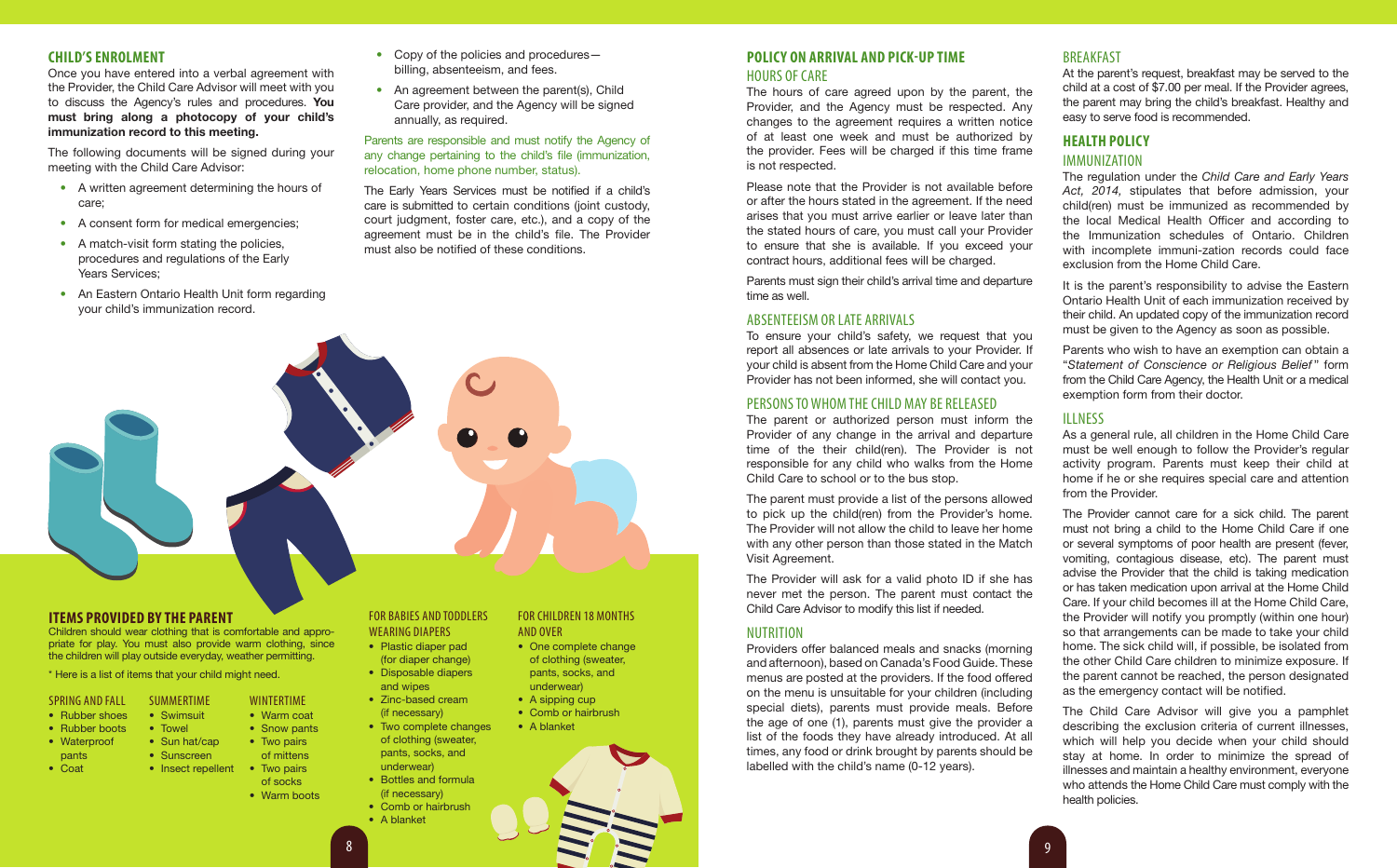When your child has a contagious disease (ex. Measles, Mumps, Croup, Chicken Pox, Rosella, Pink Eye, lice), consult the "Childcare Exclusion List" or contact the Eastern Ontario Health Unit at 1-800- 267-7120. The parent must inform the Provider and the Child Care Advisor of any contagious disease. If necessary, the parent might have to submit a doctor's certificate stating that the child is no longer contagious.

If the doctor prescribes antibiotics for your child, he can return to the Home Child Care twenty-four (24) hours after starting the medication if there are no other symptoms and he can follow the Provider's daily routine.

Even though it can be difficult to find replacement care in case of illness, parents have the responsibility to do so.

#### MEDICATION

#### \*\*\*No medication can be administered to a child without the parent's written consent.\*\*\*

The Agency allows Providers to administer both prescription and non-prescription drugs according to provincial legislation. This requires that parents:

- provide written authorization including the drug's name, dosage, duration, and the physician's name.
- provide medication in its original container, clearly labelled with the child's name, the name of the prescribed drug, dosage, and direction for storage.



The prescription must be given to the Provider upon the child's arrival. The medication will be stored in a safe place or in the refrigerator if necessary. The Provider can choose not to administer prescription drugs to a child.

#### **ALLERGIES**

Once a child is identified as having an allergy that could lead to an anaphylactic reaction, the provider must take steps to ensure that identified foods are prohibited at all times in the daycare. Signs at the entrance are posted informing all parents of the foods prohibited in the home. An anaphylaxis management plan will be created and posted for your child.

#### **SLEEP POLICIES AND SUPERVISION**

The Prescott and Russell Licensed Home Child Care Agency has a Sleep and Supervision Policy. Children registered with the Agency for a period of six hours or more in a day have a rest period not exceeding two hours in length. Also, the children are permitted to engage in quiet activities based on the child's needs. When registering a child, the parent will be consulted about their child's sleep habits. The parent of a child aged 12 months and under will be advised of our practice regarding the sleeping position for infants. Parents should inform the Home Child Care Provider about any changes in their child's sleep pattern. The Home Child Care Provider will inform the parents of any significant changes or behaviour to their child's sleep. She will adjust how to monitor the child while sleeping. The Home Child Care Provider will provide periodic supervision of each child during the rest period by being physically present at his or her side and ensuring his or her safety at all times. Any changes observed by the Home Child Care Provider during the rest period will be communicated to the child's parents.

#### **EMERGENCY CARE POLICY** EMERGENCIES AND SERIOUS OCCURRENCES

In case of a minor injury or a minor ailment (sprain, scratch, nose bleed, etc.) the Provider will administer first aid and take the next appropriate steps.

In case of a medical emergency, the Provider will contact the parent and the emergency services. If the parents cannot be reached, the Provider will tend to the child until the parent or other authorized person can take charge of the situation.

The incident must be reported to the Agency if medical treatment or hospitalisation is needed. A serious occurrence report describing the incident and events must also be written and signed by the Provider and the Child Care Advisor. Any and all incidents related to the children's health and safety within the Home Child Care must be reported to the Ministry of Education.

The Ministry of Education requires our Agency to post information about serious occurrences that happen at the home of the contracted Provider. The "Serious Occurrence Notification Form" must be posted in a visible area for 10 days.

#### EMERGENCY MANAGEMENT

The Prescott and Russell Licensed Home Child Care Agency has policies and procedures in place for managing emergencies. During an emergency, the Child Care Provider or the Child Care Advisor of the United Counties of Prescott and Russell will notify the parents. You will also receive a report following the event.

#### TEMPORARY CLOSURE

Parents will be informed immediately if for any reason beyond the Provider's control the Child Care is being temporarily closed (heating problems, flood, storm ,etc.). Parents will be contacted by telephone to pick up their children if the closure happens during the day. Child Care fees will not be charged if the home day care is temporarily unavailable.

#### RULES PERTAINING TO OUTINGS

Children should be exposed to fresh air and sunlight daily. Upon signing the child care agreement the parent acknowledges that the Provider may go on outings (park, playgroups, etc.) as part of the daily programming. Parents will be notified in advance if a special outing is planned which requires the use of a vehicle, and a consent form will be signed each time. The parent has the right to refuse that his child(ren) participate in the outing; however, the parent must find replacement care for his child(ren) that day.

#### WATER SAFETY

According to the *Child Care and Early Years Act, 2014*, the Provider will ensure that the children in her care will not have access to, nor be permitted to play in a/an in-ground pool, above-ground pool, kiddie wading pool, hot tub, spa, and all standing bodies of water (pond) located on the premises of the Provider or any single or multi-dwelling private residence and shall prohibit access.

The Licensed Home Child Care Agency of the United Counties of Prescott and Russell requires:

- that the above-ground or in-ground swimming pool be fenced;
- that access to the pool be kept safely locked at all times;
- that all chlorine products be kept in a safe place away from children's reach;
- that any object which could be used to climb into the pool be removed.

#### **CHILD CARE FEES AND TERMS OF PAYMENT** DAILY RATES

(see page 18 for rate schedule) The hours of care will determine the daily rate requested from parents. The fees carried to your account result directly from the codes indicated by your Provider

on her attendance sheet/invoice and according to your agreement. Before signing the attendance sheet, the parent must verify the codes and details on the Provider's invoice. The Agency uses this document to calculate the parent's invoices.

#### STATUTORY HOLIDAYS

Parents will be charged for the following Nine (9) statutory holidays: New Year's, Family Day, Good Friday, Victoria Day, Canada Day, Labour Day, Thanksgiving, Christmas, and Boxing Day. If a statutory holiday is on a Saturday or Sunday, the following Monday will be considered a holiday.

#### INCOME TAX RECEIPT

Every year, following the audit, an official income tax receipt will be issued to the parent for the total amount received during the period of January 1<sup>st</sup> to December 31<sup>st</sup> of the previous year. It is important to inform the Early Years Services of any change of address.

#### ABSENTEEISM

Parents will benefit from annual absenteeism days (days without fees) if a child is sick or on holiday. The number of days allowed will be stated in the agreement. Once the number of days specified is used, the regular fee is automatically charged.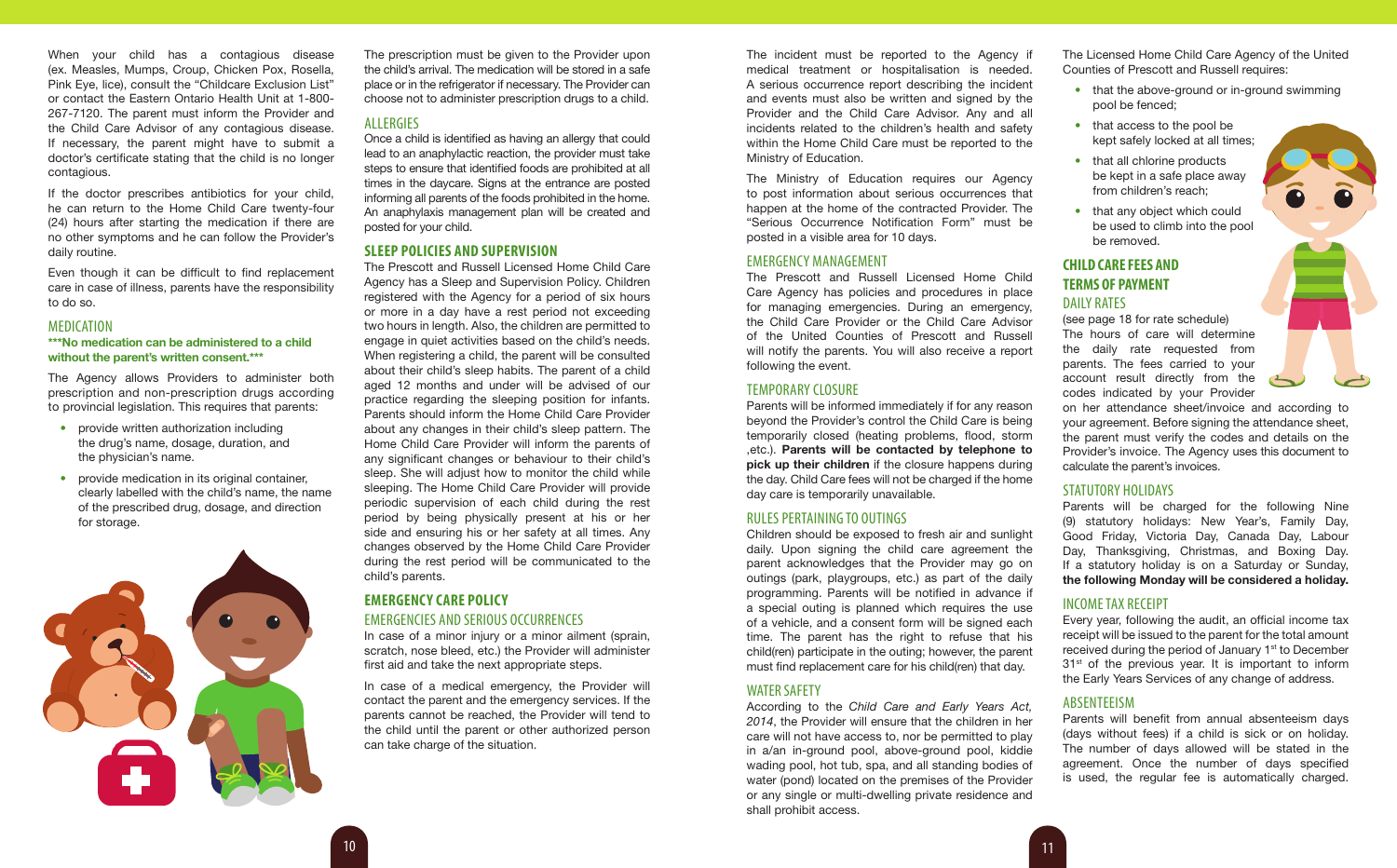#### These days are calculated annually from January  $1<sup>st</sup>$  to December  $31<sup>st</sup>$  and are not cumulative. The allotted days will be determined according to the number of months of service used. The number of absenteeism days allowed per child will be determined and indicated in the agreement. If you leave the Agency before the end of the year and have used all your absenteeism days, you will be charged for the number of days taken too many.

Parents must give Providers a minimum of two weeks notice when leaving on holidays.

#### CHILD CARE NOT AVAILABLE

Parents must have a backup (someone they can call) in case the Provider is not available (illness, holidays). When a Provider is not available, a parent will not be charged for this particular day. Consequently, the parent must care for their child, as stipulated in the agreement made between theparent, the Provider, and the Agency.

#### CRIMINAL REFERENCE CHECK

Each Provider must have a Criminal Reference Check, Vulnerable Sector, before they begin providing Child Care.

#### VOLUNTEER AND STUDENT

The Agency requires that every child assigned to a licensed Home Child Care be supervised by an adult at all times. Volunteers, students, and any person who helps with the children enrolled in our Child Care Services must obtain a Criminal Reference Check and fill out an immunization report and a medical form. Volunteers and other persons who are regularly in the Home Child Care, who are over the age of 18, may be asked to submit to a verification with Valoris for Children and Adults of Prescott-Russell. Prior to the start of placement, orientation offered by the Agency to volunteers and students will include reviewing our policies and procedures such as nutrition, safety, and health. Volunteers and students must be supervised at all times by the Home Child Care Provider and can not be alone with the children.



#### METHOD OF PAYMENT

A security deposit of \$250.00 is required before the placement begins and will be refunded upon termination of service unless your account is outstanding. After the service begins, you will receive an invoice. The balance due on your invoice must be paid upon reception. If payment is not received in full, a monthly interest rate of 1.25% will be charged. The payment can be made through Internet banking, credit card (Visa or MasterCard), pre-authorized payments, cheque, or money order payable to the United Counties of Prescott and Russell. If a cheque is returned stating insufficient funds (NSF), an administrative fee of \$35.00 will be added to the account as per Policy No. ADM/004 of the Counties.

If a second "NSF" cheque is received, the Agency will only accept payment by Internet banking, credit card (Visa or MasterCard), pre-authorized payments, certified cheques, money orders, or cash.

If the balance due is not paid upon reception, a twoweek notice will be sent to parents to terminate the Child Care Cervices agreement. Furthermore, if your account is still past due, it will be sent to a Collection Agency.

| <b>INTERNET BANKING PROCEDURES</b> |                        |                                                                                |  |  |  |  |  |  |  |  |  |  |  |
|------------------------------------|------------------------|--------------------------------------------------------------------------------|--|--|--|--|--|--|--|--|--|--|--|
| <b>BANK</b>                        | <b>CATEGORY</b>        | <b>NAME OF</b><br><b>THE COMPANY</b>                                           |  |  |  |  |  |  |  |  |  |  |  |
| <b>National Bank</b><br>of Canada  |                        | <b>United Counties</b><br>of Prescott and<br>Russell                           |  |  |  |  |  |  |  |  |  |  |  |
| Caisse Populaire<br>Desjardins     | Miscellaneous          | <b>United Counties</b><br>of Prescott and<br>Russell                           |  |  |  |  |  |  |  |  |  |  |  |
| <b>Scotia Bank</b>                 | <b>Public Services</b> | <b>United Counties</b><br>of Prescott and<br><b>Russell</b>                    |  |  |  |  |  |  |  |  |  |  |  |
| <b>Bank of Montreal</b>            |                        | <b>United Counties</b><br>of Prescott and<br>Russell                           |  |  |  |  |  |  |  |  |  |  |  |
| <b>Royal Bank</b>                  |                        | <b>United Counties</b><br>of Prescott and<br><b>Russell</b>                    |  |  |  |  |  |  |  |  |  |  |  |
| CIBC                               |                        | <b>United Counties</b><br>of Prescott and<br>Russell<br>Accounts<br>Receivable |  |  |  |  |  |  |  |  |  |  |  |
| <b>Toronto Dominion</b>            | Other                  | <b>United Counties</b><br>of Prescott and<br><b>Russell</b>                    |  |  |  |  |  |  |  |  |  |  |  |

#### **CHILD CARE SUBSIDY**

Depending on your family or financial situation, you could be eligible for a full or partial Child Care Subsidy for the Home Child Care. After your assessment with the Child Care Fee Subsidy Officer, you might be asked to give a security deposit of \$125.00. The deposit must be received before the placement begins.

The centralized waiting list for subsidized spaces is administed by the United Counties of Prescott and Russell Early Years Services. The subsidies are intended to support working parents and students.

If you need more information on subsidized spaces and/or if you wish to add your child's name to the centralized waiting list, contact a Clerk at 1-866-764-3434.

#### **BEHAVIOUR MANAGEMENT POLICY**

In the selection of Providers, the Child Care Advisor explains the behaviour management practices for children. The Agency's Staff discusses principles and behaviour improvement methods at training sessions and workshops organized for the Providers. Children are disciplined constructively, according to measures tailored to their gestures and their ages.

It is strictly forbidden to impose corporal punishment upon a child (spanking, hitting, shaking, etc.)

You can transmit your opinions and principles regarding the improvement of your child's behaviour to the Provider and Child Care Advisor during your initial meeting with them.

#### **PROHIBITED PRACTICES**

For children receiving child care services with a Home Child Care Agency, the following practices are prohibited:

- Corporal punishment of the child;
- That the child be restrained physically by confining them to a high chair, car seat, stroller, or other methods used to discipline or in lieu of supervision unless for the purposes of preventing self-harm, harm to others, and only until risk of harm/injury is no longer imminent;
- That the exits of the Home Child Care premises be locked for the purpose of confining the child, or confining the area or room without adult supervision, unless such confinement occurs during an emergency and is required under the Licensee's emergency management policies and procedures;
- That harsh or degrading measures be directed at the child, that threats or derogatory language be used in the presence of a child that would humiliate, scare, or frighten the child, or undermine their self-respect, dignity, or self-worth;
- That the child be deprived of basic needs including food, drink, shelter, sleep, toilet use, clothing, or bedding;
- That any bodily harm be inflicted on the child, including making them eat or drink against their will.
- Depriving the child of basic needs including food, shelter, clothing, or bedding;
- Locking the exits of the Child Care Centre or Home Child Care premises for the purpose of confining the child;
- Using a locked or lockable room or structure to confine the child if he or she has been separated from other children.

#### **COMMUNICATION**

#### MAINTAINING GOOD COMMUNICATION

Communication between Providers and parents is very important for the well-being of children. If you ever have problems with the Child Care arrangements, you should address your concern directly with your Provider.

#### CODE OF BEHAVIOUR

The Early Years Services has developed a Code of Behaviour which must be respected by both the child(ren) and parents.

#### **CODE OF BEHAVIOUR**

*Each human being possesses rights and freedoms designed to ensure his protection and development. Children and adults will respect the personal rights of each other. Any form of physical, emotional, or verbal aggression is unacceptable. No behaviour of this nature whether it be child to child, child to adult, adult to child, or adult to adult will be tolerated.*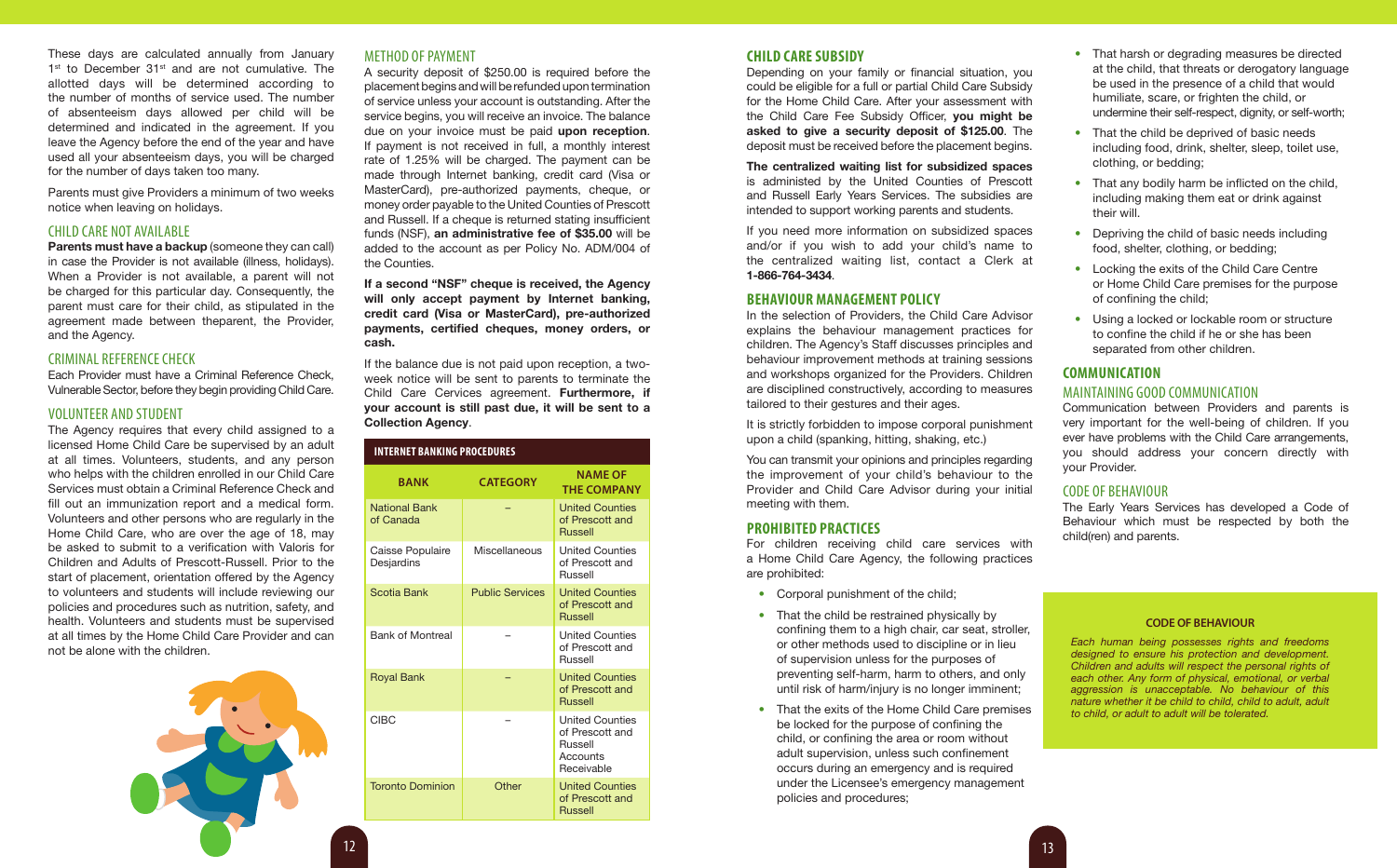#### BREACH OF REGULATIONS

Anyone failing to comply with the Code of Behaviour will be given:

1. a verbal warning;

2. a verbal and written notice ending the agreement.

#### **TERMINATION OF CARE**

#### REMOVAL OF THE CHILD BY THE PARENTS

The parent must give a written two-week notice to the Provider and the Agency when the child is withdrawn from the Provider's care. Parents who do not observe this policy will be charged a period of two weeks' care.

#### TERMINATION OF CARE BY THE PROVIDER

The Provider can terminate the child care agreement by giving a written two-weeks' notice.

#### TERMINATION OF THE AGREEMENT BY THE PRESCOTT AND RUSSELL LICENSED HOME CHILD CARE AGENCY

The Agency reserves the right to terminate the agreement for service of care of a child, for whatever reason, if in their opinion, it is not in the interests of the Early Years Services or the child that the child remain under the Agency's care. For example:

- Non compliance with the Early Years Services policies by the parents or child(ren);
- Repeated non payment of child care fees:
- Contravention of the Code of Behaviour (such as intimidation, verbal, or physical abuse);
- Harassment towards a person or group by way of words or repeated, vexatious, or abusive acts or gestures.

The intention of these policies is to ensure that all individuals are treated with respect and dignity. For the sake of the children's well being, it is essential that the Providers and the parents have a positive and constructive relationship. The Agency reserves the right to refuse placement for care if it deems that the parent's or legal guardian's actions (past or present) have interfered with a Home Child Care Provider.

#### SIGNATURE OF POLICIES AND REGULATIONS

By signing the application form, parents state they have read the regulations and policies described above and undertake to comply.

The Home Child Care Agency reserves the right to change the terms and conditions contained in this document after notifying all parents within a reasonable time, except when changes to laws or regulations are required by the Ministry. In such cases, the standard to follow is effective immediately.

Keep this document handy so that you may refer to it as your child grows up in the Home Child Care you have chosen.

#### AVAILABLE RESOURCES

http://www.edu.gov.on.ca/childcare/index.html

#### PARENT ISSUES AND CONCERNS

Parents/guardians are encouraged to take an active role in our Home Child Care Agency and regularly discuss what their child(ren) are experiencing with our Child Care Advisors and Home Child Care Providers. As indicated in our program statement, we support positive and responsive interactions among the children, parents/guardians, Home Child Care Providers, and Child Care Advisors, and foster the engagement of and ongoing communication with parents/quardians about the program and their children. Our Child Care Advisors are available to engage parents/guardians in conversations and support a positive experience during every interaction.

All issues and concerns raised by parents/guardians are taken seriously by the Child Care Advisors and will be addressed. Every effort will be made to address and resolve issues and concerns to the satisfaction of all parties and as quickly as possible.

Issues/concerns may be brought forward verbally or in writing. Responses and outcomes will be provided verbally, or in writing upon request. The level of detail provided to the parent/guardian will respect and maintain the confidentiality of all parties involved.

An initial response to an issue or concern will be provided to parents/guardians within five business days. The person who raised the issue/concern will be kept informed throughout the resolution process.

Investigations of issues and concerns will be fair, impartial, and respectful to the parties involved.

#### CONFIDENTIALITY

Every issue and concern will be treated confidentially and every effort will be made to protect the privacy of parents/guardians, children, Home Child Care Providers, other persons in the Home Child Care premises, Child Care Advisors, students, and volunteers, except when information must be disclosed for legal reasons (e.g. to the Ministry of Education, College of Early Childhood Educators, law enforcement authorities, or Valoris for Children and Adults of Prescott-Russell).

#### CONDUCT

Our Agency maintains high standards for positive interaction, communication, and role modeling for children. Harassment and discrimination will therefore not be tolerated from any party.

If at any point a parent/guardian, Home Child Care Provider, and/or Child Care Advisors feels uncomfortable, threatened, abused, or belittled, they may immediately end the conversation and report the situation to the Home Child Care Agency head office.

#### CONCERNS ABOUT THE SUSPECTED ABUSE OR NEGLECT OF A CHILD

Everyone, including members of the public and professionals who work closely with children, is required by law to report suspected cases of child abuse or neglect.

If a parent/guardian expresses concerns that a child is being abused or neglected, the parent will be advised to contact Valoris for Children and Adults of Prescott-Russell directly.

Persons who become aware of such concerns are also responsible for reporting this information to Valoris for Children and Adults of Prescott-Russell as per the "Duty to Report" requirement under the Child and Family Services Act.

For more information, visit

http://www.children.gov.on.ca/htdocs/English/ childrensaid/reportingabuse/index.aspx

#### ESCALATION OF ISSUES OR CONCERNS

Where parents/guardians are not satisfied with the response or outcome of an issue or concern, they may escalate the issue or concern verbally or in writing to the Licensee.

Issues/concerns related to compliance with requirements set out in the *Child Care and Early Years Act, 2014*, and *Ontario Regulation 137/15* must be reported to the Ministry of Education's Child Care Quality Assurance and Licensing Branch.

Issues/concerns may also be reported to other relevant regulatory bodies (e.g. local public health department, police department, Ministry of Environment, Ministry of Labour, fire department, College of Early Childhood Educators, Ontario College of Teachers, College of Social Workers, etc.), where appropriate.

> To reach the Ministry of Education, Licensed Child Care Help Desk, dial **1 877 510-5333** or send an email to **childcare\_ontario@ontario.ca**.

> To reach the Early Years Services of the United Counties of Prescott and Russell, dial our toll free the **1-866-764-3434** to speak to one of the following contacts:

**· Early Years Services Supervisor** Danika Joly

**· Child Care Advisors** Sonia Laflamme Angèle Clairoux

You can also send an email to **ServicesALaPetiteEnfance@prescott-russell.on.ca**.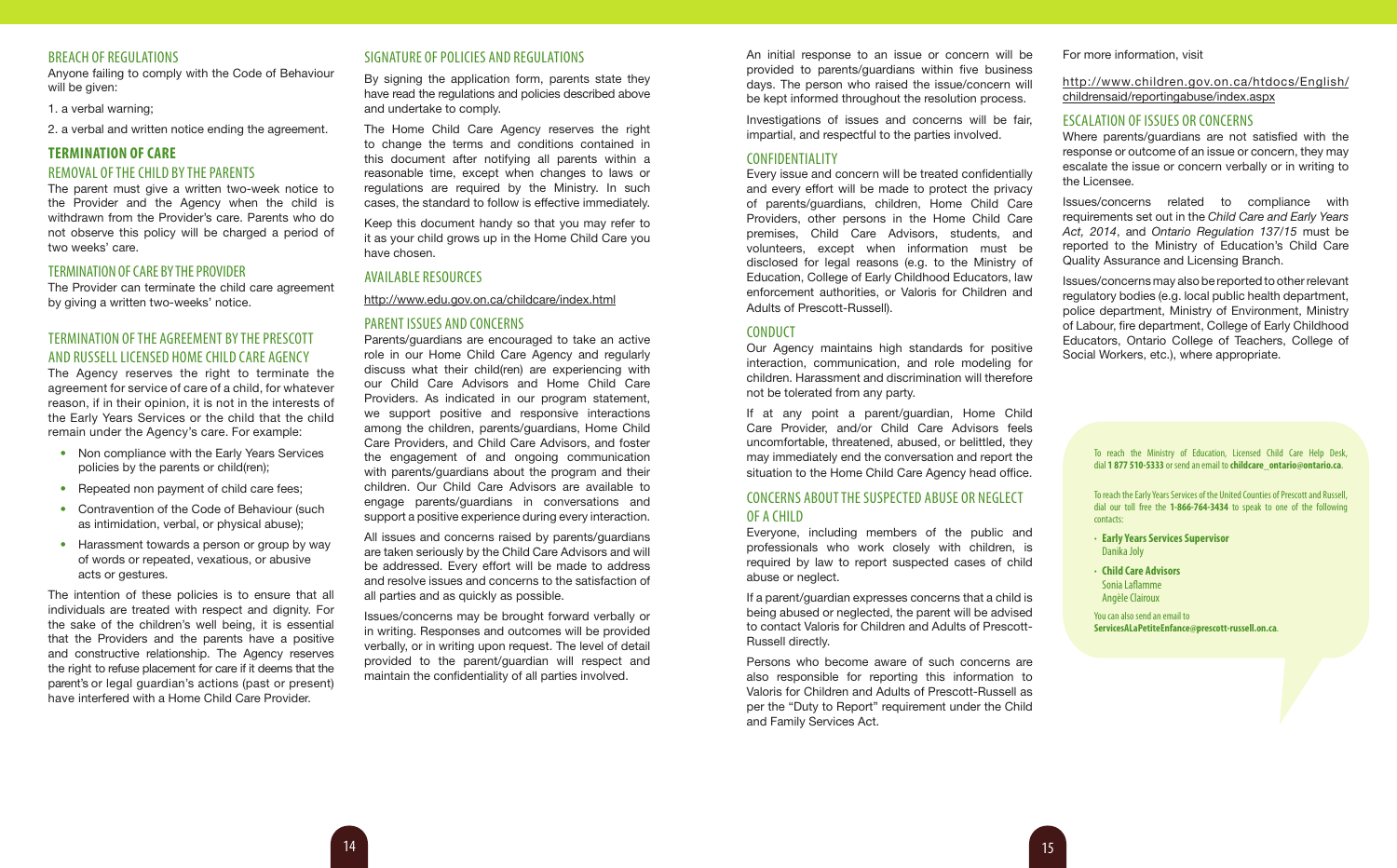| <b>PROCEDURE</b>                                                                                                                                                                                                                                                                                                                                            |                                                                                                                                                                                                                                                                                                                                                                                                                                                                                                                                                                                                                                                                                                                                                                                                                                                                                                                                                                                                                                                                                                                                                                |                                                                                                                                                                                                                                                                                                                                                                                                                                                                                                                                                                                                                                                                                                                                                                                                                                         |
|-------------------------------------------------------------------------------------------------------------------------------------------------------------------------------------------------------------------------------------------------------------------------------------------------------------------------------------------------------------|----------------------------------------------------------------------------------------------------------------------------------------------------------------------------------------------------------------------------------------------------------------------------------------------------------------------------------------------------------------------------------------------------------------------------------------------------------------------------------------------------------------------------------------------------------------------------------------------------------------------------------------------------------------------------------------------------------------------------------------------------------------------------------------------------------------------------------------------------------------------------------------------------------------------------------------------------------------------------------------------------------------------------------------------------------------------------------------------------------------------------------------------------------------|-----------------------------------------------------------------------------------------------------------------------------------------------------------------------------------------------------------------------------------------------------------------------------------------------------------------------------------------------------------------------------------------------------------------------------------------------------------------------------------------------------------------------------------------------------------------------------------------------------------------------------------------------------------------------------------------------------------------------------------------------------------------------------------------------------------------------------------------|
| <b>NATURE OF ISSUE</b><br><b>OR CONCERN</b>                                                                                                                                                                                                                                                                                                                 | <b>STEPS FOR PARENT AND/OR GUARDIAN</b><br><b>TO REPORT ISSUE/CONCERN</b>                                                                                                                                                                                                                                                                                                                                                                                                                                                                                                                                                                                                                                                                                                                                                                                                                                                                                                                                                                                                                                                                                      | <b>STEPS FOR HOME CHILD</b><br><b>CARE PROVIDER, CHILD CARE</b><br><b>ADVISOR, AND/OR LICENSEE</b><br>IN RESPONDING TO ISSUE/<br><b>CONCERN</b>                                                                                                                                                                                                                                                                                                                                                                                                                                                                                                                                                                                                                                                                                         |
| <b>PROGRAM-RELATED</b><br>Schedule, toilet training,<br>indoor/outdoor program<br>activities, menus, etc.<br><b>GENERAL, AGENCY-OR</b><br><b>OPERATIONS-RELATED</b><br>Fees, placement, etc.                                                                                                                                                                | Raise the issue or concern to<br>- the Home Child Care Provider directly; or<br>- the Child Care Advisor or Licensee.<br>Raise the issue or concern to<br>- the Child Care Advisor or Licensee.                                                                                                                                                                                                                                                                                                                                                                                                                                                                                                                                                                                                                                                                                                                                                                                                                                                                                                                                                                | - Address the issue/concern<br>at the time it is raised; or<br>- Arrange for a meeting with<br>the parent/guardian within<br>five business days.<br>Document the issues/concerns<br>in detail. Documentation should<br>include:                                                                                                                                                                                                                                                                                                                                                                                                                                                                                                                                                                                                         |
| <b>CHILD CARE PROVIDER-,</b><br><b>CHILD CARE ADVISOR-,</b><br><b>AND/OR LICENSEE-</b><br><b>RELATED</b><br><b>Conduct of Home Child</b><br>Care Provider, Child Care<br>Advisor, Agency head<br>office staff, etc.<br><b>RELATED TO OTHER</b><br><b>PERSONS AT THE HOME</b><br><b>CHILD CARE PREMISES</b><br><b>STUDENT-OR</b><br><b>VOLUNTEER-RELATED</b> | Raise the issue or concern to<br>- the individual directly; or<br>- the Licensee.<br>All issues or concerns about the conduct of the<br>Home Child Care Provider or Child Care Advisor<br>that put a child's health, safety, and well-being<br>at risk should be reported to the Agency head<br>office as soon as the parent/guardian becomes<br>aware of the situation.<br>Raise the issue or concern to<br>- the Home Child Care Provider directly; or<br>- the Child Care Advisor or Licensee.<br>All issues or concerns about the conduct of<br>other persons in a Home Child Care premises<br>that put a child's health, safety, and well-being<br>at risk should be reported to the Agency head<br>office as soon as the parent/guardian becomes<br>aware of the situation.<br>Raise the issue or concern to<br>- the person responsible for supervising the<br>volunteer or student; or<br>- the Child Care Advisor or Licensee.<br><b>Note:</b> All issues or concerns about the conduct<br>of students/volunteers that put a child's health,<br>safety, and well-being at risk should be reported<br>to the Agency head office as soon as the parent/ | - the date and time the issue/<br>concern was received:<br>- the name of the person who<br>received the issue/concern:<br>- the name of the person<br>reporting the issue/concern;<br>- the details of the issue/<br>concern; and<br>- any steps taken to resolve the<br>issue/concern and information<br>given to the parent/guardian<br>regarding next steps or<br>referral.<br>Provide contact information<br>for the appropriate person if<br>the person being notified is<br>unable to address the matter.<br>Ensure the investigation of<br>the issue/concern is initiated<br>by the appropriate party within<br>five business days, or as<br>soon as reasonably possible<br>thereafter. Document reasons<br>for delays in writing.<br>Provide a resolution or outcome<br>to the parent/guardian who<br>raised the issue/concern. |



## **CHILD CARE FEES**<br>Effective January 1<sup>st</sup> 2022

|                                                                                                         | <b>Per Child</b> |
|---------------------------------------------------------------------------------------------------------|------------------|
| Between 5 and 10 hours of care<br>For children from birth to 24 months<br>Including 1 meal and 2 snacks | 36.00\$          |
| Between 5 and 10 hours of care<br>For children from 24 months and over<br>Including 1 meal and 2 snacks | 34.50\$          |
| Between 15 and 22 hours of care<br><b>Including 3 meals and snacks</b>                                  | 57.00\$          |
| Between 2 and 5 hours of care<br>Including 2 snacks                                                     | 23.50\$          |
| Between 0 and 2 hours of care<br>Including 1 snack                                                      | 19.50\$          |
| <b>Additional meal</b>                                                                                  | 7.00\$           |
| Additional hour of care                                                                                 | 7.50\$           |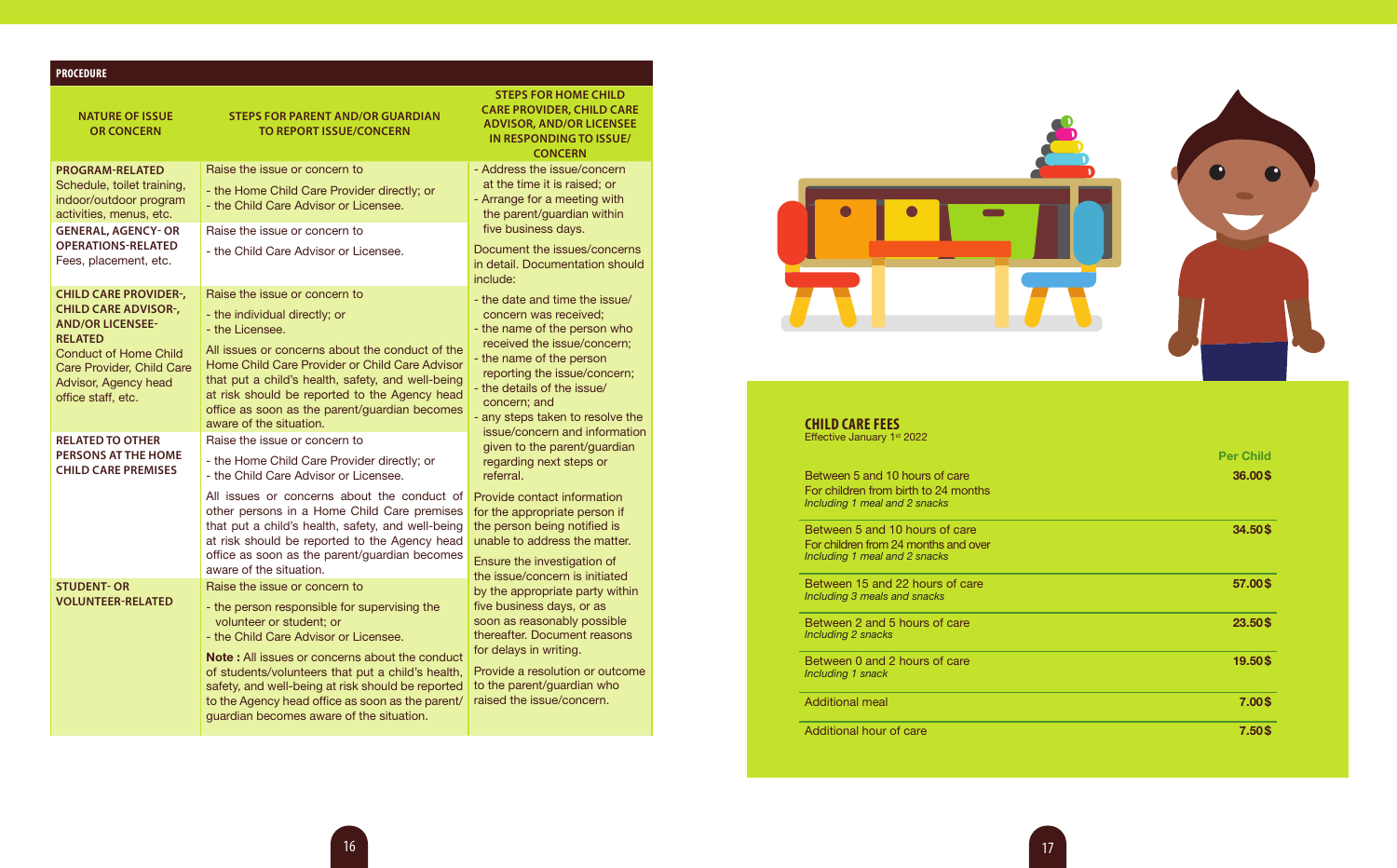## **QUESTIONS YOU CAN ASK WHEN YOU VISIT THE PROVIDER**

18 18

#### **GENERAL QUESTIONS:**

- □ Why did you choose to be a Provider?
- □ What do you like most about your job?
- $\Box$  How long have you been a Provider?
- $\Box$  How many vacations do you take during the year?
- $\Box$  How many children do you look after?
- □ What are your hours of opening and closure?
- $\Box$  Other than you, who may be present during the day?
- □ Are you a smoke-free house?
- $\Box$  Do you have animals?
- $\Box$  Have you received any training in the field of early childhood?
- □ Have you received First Aid Level C (AED) training?
- D Do you participate in the Agency's workshops and training?
- $\Box$  Can you describe your daily routine with the children?
- $\Box$  Is it possible to have a copy of your menu and program?
- □ My child will have access to what room in the house?
- $\Box$  Is there an outdoor space enabling children to do activities?
- $\Box$  What do you do when children do not want to sleep?
- □ What is your method of discipline?
- $\Box$  Do you have references from parents who have used your service?
- Do you go on outings with the children?
- $\Box$  Can I visit with my child before signing the agreement?

#### WHAT TO OBSERVE IN THE HOUSE:

- **Q** Well lit
- Organized
- $\Box$  Clean and safe
- Good playing space
- Children's crafts posted at the entrance or in the play room
- Appropriate toys for different age groups

#### THE PROVIDER:

| $\Box$ Friendly | $\Box$ Patient        |
|-----------------|-----------------------|
| Q Concerned     | $\Box$ Well organized |
| <b>□</b> Sweet  | $\Box$ Well informed  |
| $\Box$ Joyful   |                       |



## 2 3 4 5 6 7 8 9 10 11 12 13 14 15 16 17 18 19 20 21 22 23 24 25 26 27 28 29 30 31 or absenteeism without fee **V:** vacance ou absence sans frais | vacation or absenteeism without fee Lorsque le maximum de V sera atteint vous devez indiquer A  $\blacktriangleleft$ Lorsque le maximum de V sera atteint vous devez indiquer<br>et l'encercler jusqu'au 31 décembre de l'année courante. et l'encercler jusqu'au 31 décembre de l'année courante. sans frais | vacation l': vacance ou absence **PARENT PAYANT PARENT PAYANT**  $\mathbf{r}$ Septembre/September Septembre/September Novembre/November Novembre/November Décembre/December Décembre/December Octobre/October Octobre/October Février/February Février/February Janvier/January Janvier/January **Mars/March** Août/August Août/August Mars/March Juillet/July Avril/April Juin/June Juillet/July Mai/May Juin/June

**DOSSIER DES ABSENCES** | **ABSENTEEISM RECORD**

DOSSIER DES ABSENCES | ABSENTEEISM RECORI



Lorsque le maximum de V sera atteint vous continuez à indiquer V, à indiquer sera atteint vous continuez PARENT SUBVENTIONNÉ<br>Lorsque le maximum de V se<br>mais vous devez l'encercler. **PARENT SUBVENTIONNÉ**

>

⋖ mais vous devez l'encercler. **FULL FEE PARENTS**

When the maximum of V is achieved you must indicate an A F<mark>ULL FEE PARENTS</mark><br>When the maximum of V is achieved you must indicate an<br>and circle it, till December 31<sup>st</sup> of the current year. and circle it, till December 31st of the current year.

**SUBSIDED PARENTS** When the maximum of V is achieved you must continue to indicate

mum of V is achieved you must continue to indicate<br>ist circle it. a V and you must circle it. SUBSIDED PARENTS<br>When the maximu<br>a V and you must

**A**

 $\geq$